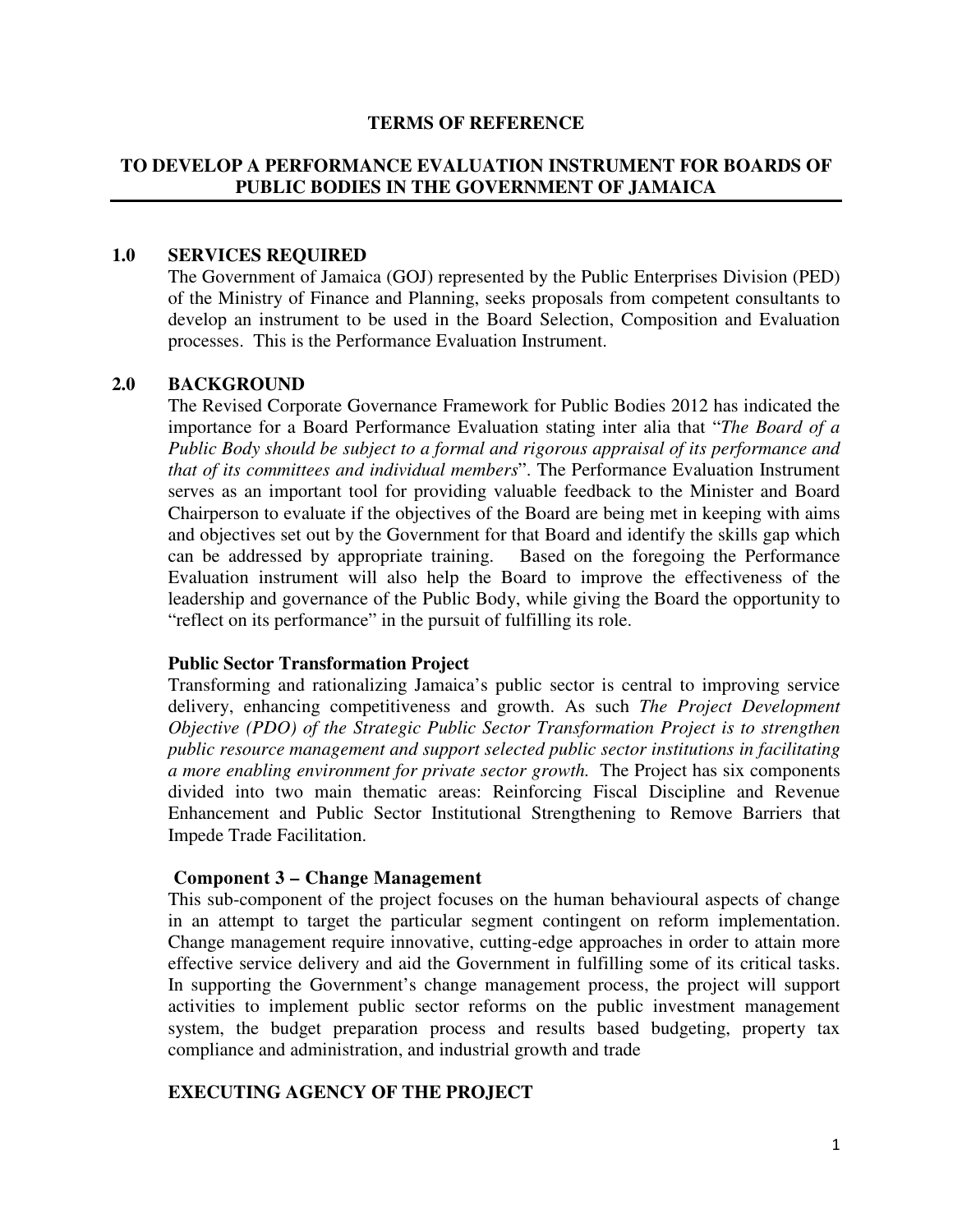The executing agency for the project is the Ministry of Finance and Planning (MOFP) and Project Implementation Unit (PIU) is established within the MOFP to implement the project. The project will support activities across selected service delivery ministries, departments, and agencies (MDAs), particularly for components I, II and III with significant coordination efforts that will be contributed by the Public Expenditure Division in MOFP and the Planning Institute of Jamaica (PIOJ).

## **3.0 ASSIGNMENT OBJECTIVES**

The objective of this assignment is to develop a Performance Evaluation Instrument for Board of Public Bodies in Jamaica. The Evaluation Instrument will be used to assess key performance standards for Boards of Public Bodies.

## **4.0 SCOPE OF WORK**

In keeping with the assignment objectives, the consultant will be required to specifically:

- a. Develop and assess the appropriate methodologies for determining the instrument to be used to conduct Board Performance Evaluations:
	- i. Review Corporate Governance Framework for Public Bodies and other documents which provide guidance on the expectations in improving the governance of Boards and compliance with the Code of Conduct and the PBMA
	- ii. Review available reports and conduct literature review on issues related to Board Performance Evaluation processes in Jamaica and internationally; identifying best practices in addressing similar issues;
	- iii. Develop appropriate consultation strategy to gather information that will inform the design of the instruments.
- b. Document findings, analysis and recommendations, make presentation to the Implementation Oversight Committee and stakeholders, and incorporate feedback into final report.
- c. Develop Board evaluation procedures that will clearly identify roles and responsibilities of the Chairman of the Board and the Sub-Committees of the Board, Portfolio Minister, Permanent Secretary, Financial Secretary and/or any other relevant stakeholder that will be responsible for conducting and reporting on the results of Board evaluations. The procedures should also include any action or sanctions that may be taken to improve Board performance under this new initiative.
- d. Design the most suitable Board Evaluation instrument to be used, based on consultation with key stakeholders.
- e. Develop a performance framework that will allow the Ministry of Finance and Planning and Portfolio Ministries to evaluate and report on Board effectiveness and good practices across the Public Sector.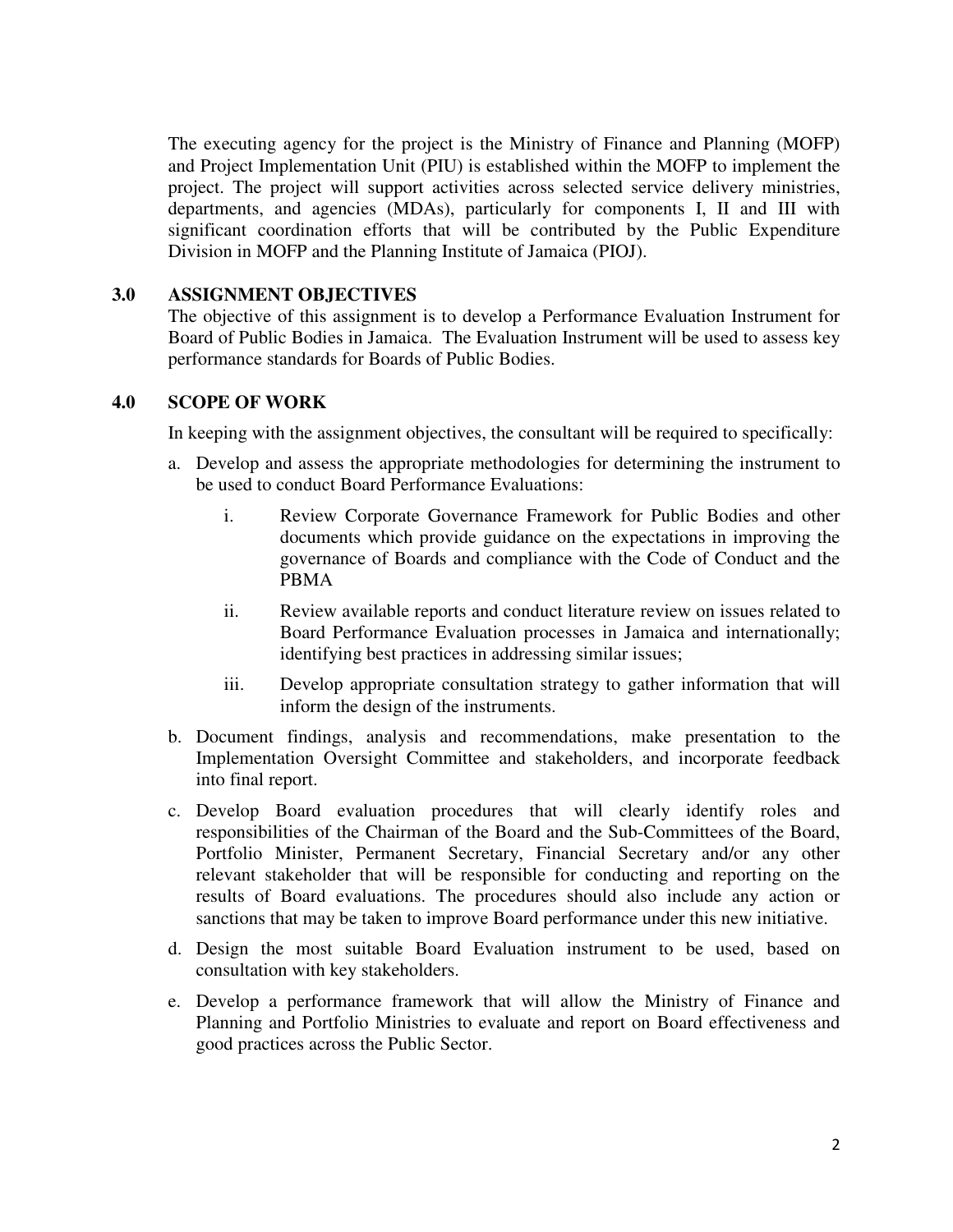## **5. METHODOLOGY**

The Consultant is expected to use international standards and methodologies for developing the Performance Evaluation Instrument for Boards of Public Bodies. The assignment will examine all the Boards for which the PBMA is applicable. The Consultant should prepare a detailed methodology and work plan indicating how the objectives of the assignment will be achieved.

## **6. KNOWLEDGE TRANSFER**

The approach to the assignment must be participative, and technical Proposals must contain details of the consultant's ability to respond to this policy requirement. It is expected that the Consultant/Firm will involve the relevant project team and departmental staff in all phases of the assignment so as to secure 'buy-in' and knowledge of the methodologies used in the development of the instruments.

## **7. DELIVERABLES**

## **7.1 Minimum Standards for Deliverables**

The deliverables under this project are as specified in the table below and should be submitted in both hard copy  $(2)$  and electronic editable format. Ministry of Finance  $\&$ Planning document submission Standards:

- a) use language appropriate for a non-technical audience;
- b) be comprehensive, properly formatted and well presented;
- c) provide justifications
- d) a draft outline is to be submitted and presented to the Implementation Oversight Committee and approved prior to the final deliverable being submitted.
- e) all submissions must show evidence of Consultation.

| #                          | <b>Key Deliverables</b>                                                         | <b>Standard for Delivery</b>                                         |  |
|----------------------------|---------------------------------------------------------------------------------|----------------------------------------------------------------------|--|
| 1.                         | Inception Report,                                                               | An Inception report which outlines a clear understanding of the      |  |
| Project                    |                                                                                 | requirement of the Corporate Governance Framework in relation to     |  |
| <b>Implementation Plan</b> |                                                                                 | Board Performance Evaluation. The Plan should include a strategy     |  |
|                            | and Consultation                                                                | for stakeholder engagement that applies the guidelines of the Public |  |
|                            | Strategy                                                                        | Sector Consultation Code.                                            |  |
|                            |                                                                                 |                                                                      |  |
|                            |                                                                                 | Work plan in Gantt Chart format that include tasks, duration, start  |  |
|                            |                                                                                 | and finish dates and resources.                                      |  |
|                            |                                                                                 |                                                                      |  |
|                            |                                                                                 | These should be submitted 10 days after the signing of the contract  |  |
| 2.<br>Data Assessment      |                                                                                 | A report documenting the methodology used and the tool developed     |  |
|                            | Methodology & Tool                                                              | for Board Performance Evaluation which will include an electronic    |  |
|                            |                                                                                 | based system.                                                        |  |
|                            |                                                                                 |                                                                      |  |
|                            |                                                                                 | This should be submitted 20 days after the signing of the contract   |  |
| 3.                         | A Report detailing the findings from the assessment and<br>Report with findings |                                                                      |  |
|                            | from consultation and                                                           | consultation with key stakeholders on the Board Performance          |  |
|                            | application of Board                                                            | <b>Evaluation Tool.</b>                                              |  |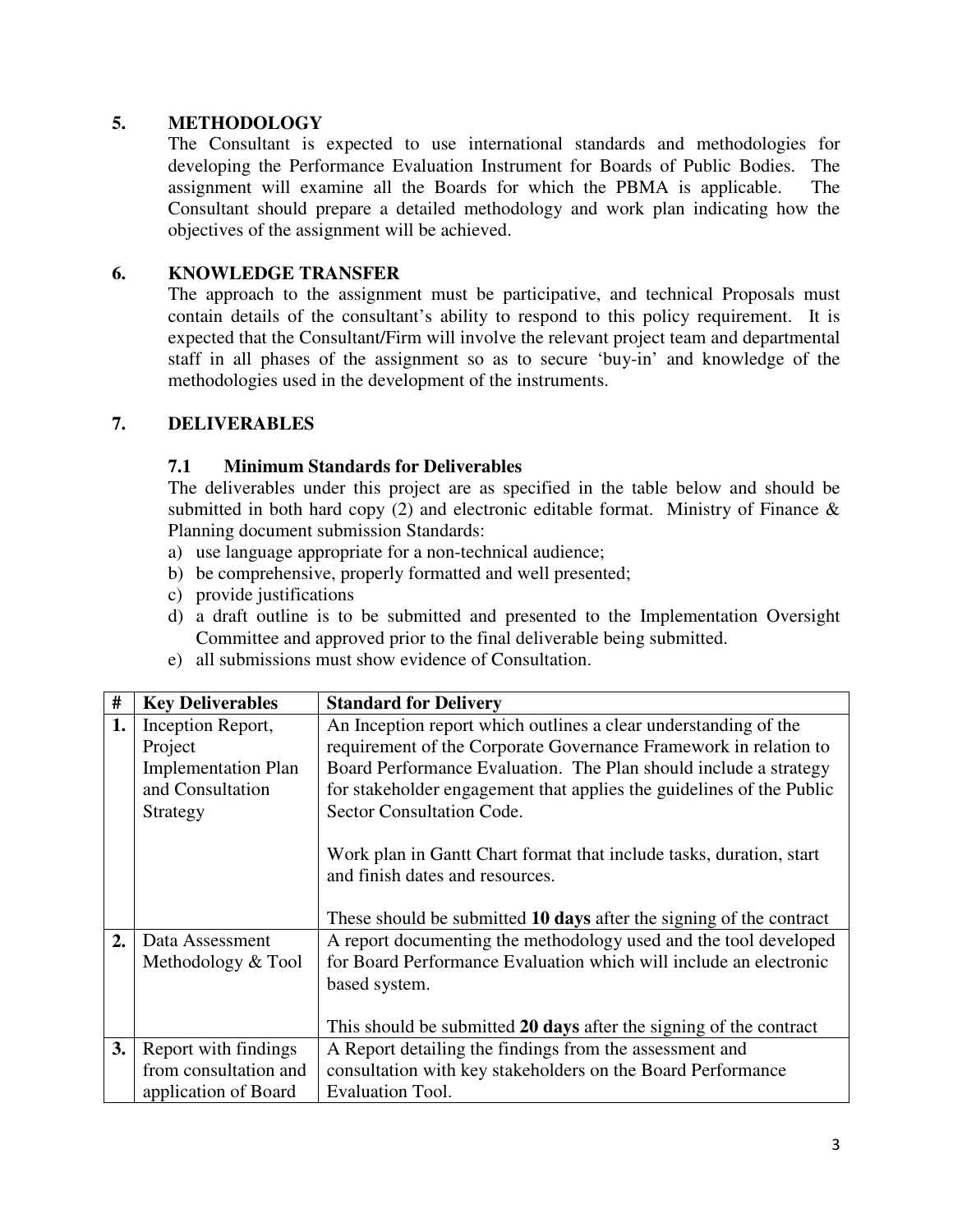| $\#$ | <b>Key Deliverables</b>   | <b>Standard for Delivery</b>                                                    |  |  |
|------|---------------------------|---------------------------------------------------------------------------------|--|--|
|      | Performance               |                                                                                 |  |  |
|      | <b>Evaluation Tool</b>    | These should be submitted 40 days after the signing of the contract.            |  |  |
| 4.   | Presentation to the       | PowerPoint presentation to the Implementation Oversight                         |  |  |
|      | Implementation            | Committee on the findings and recommendations from the                          |  |  |
|      | <b>Steering Committee</b> | assessment which will outline details to the responses received from            |  |  |
|      | on findings from the      | the methodology used.                                                           |  |  |
|      | assessment                |                                                                                 |  |  |
|      |                           | These should be submitted 55 days after the signing of the contract             |  |  |
| 9.   | Final Report and all      | Report that fully outlines the Board Evaluation Tool inclusive of an            |  |  |
|      | consultancy materials     | electronic based system, with the performance indicators and scale              |  |  |
|      | related to the Board      | being recommended and the Evaluation Process to be used.                        |  |  |
|      | <b>Evaluation Tool</b>    |                                                                                 |  |  |
|      |                           | The tool should assess:                                                         |  |  |
|      |                           | Leadership/strategic oversight -<br>i.                                          |  |  |
|      |                           | a. Ensuring effective internal control is in place;                             |  |  |
|      |                           | b. Monitoring and<br>evaluation of<br>government                                |  |  |
|      |                           | policies and strategies and business plans by the                               |  |  |
|      |                           | Public Body                                                                     |  |  |
|      |                           | ii.<br>Board Effectiveness - How well the Board performed                       |  |  |
|      |                           | against agreed performance objectives.                                          |  |  |
|      |                           | iii.<br>Board Members Effectiveness -                                           |  |  |
|      |                           | a. Board members have a clear understanding of                                  |  |  |
|      |                           | their respective roles and responsibilities                                     |  |  |
|      |                           | b. Board members are prepared for meetings and                                  |  |  |
|      |                           | contribute meaningfully to the discussions                                      |  |  |
|      |                           | members<br>Board/Committee<br>c. Board<br>attend                                |  |  |
|      |                           | meetings and training as scheduled<br>d. Board members add value and insight to |  |  |
|      |                           | Committee assignments                                                           |  |  |
|      |                           | Strategic Direction of the Company -<br>iv.                                     |  |  |
|      |                           | a. Delegation of authority to management,                                       |  |  |
|      |                           | b. Determination of the pace of current operations                              |  |  |
|      |                           | and future developments,                                                        |  |  |
|      |                           | Formulation and revision of policies (?)<br>c.                                  |  |  |
|      |                           | d. Identifying and managing risks.                                              |  |  |
|      |                           | Board Competencies -<br>V.                                                      |  |  |
|      |                           | Board and its Committees possess the right mix<br>a.                            |  |  |
|      |                           | of knowledge, skills and experience to maximise                                 |  |  |
|      |                           | performance<br>accordance<br>with<br>in                                         |  |  |
|      |                           | strategic/business plans                                                        |  |  |
|      |                           | Corporate Governance Practices-<br>vi.                                          |  |  |
|      |                           | How well the Board responds to problems or<br>a.                                |  |  |
|      |                           | crises in keeping with the Code of Ethics and                                   |  |  |
|      |                           | developments in the regulatory environment and                                  |  |  |
|      |                           | market.                                                                         |  |  |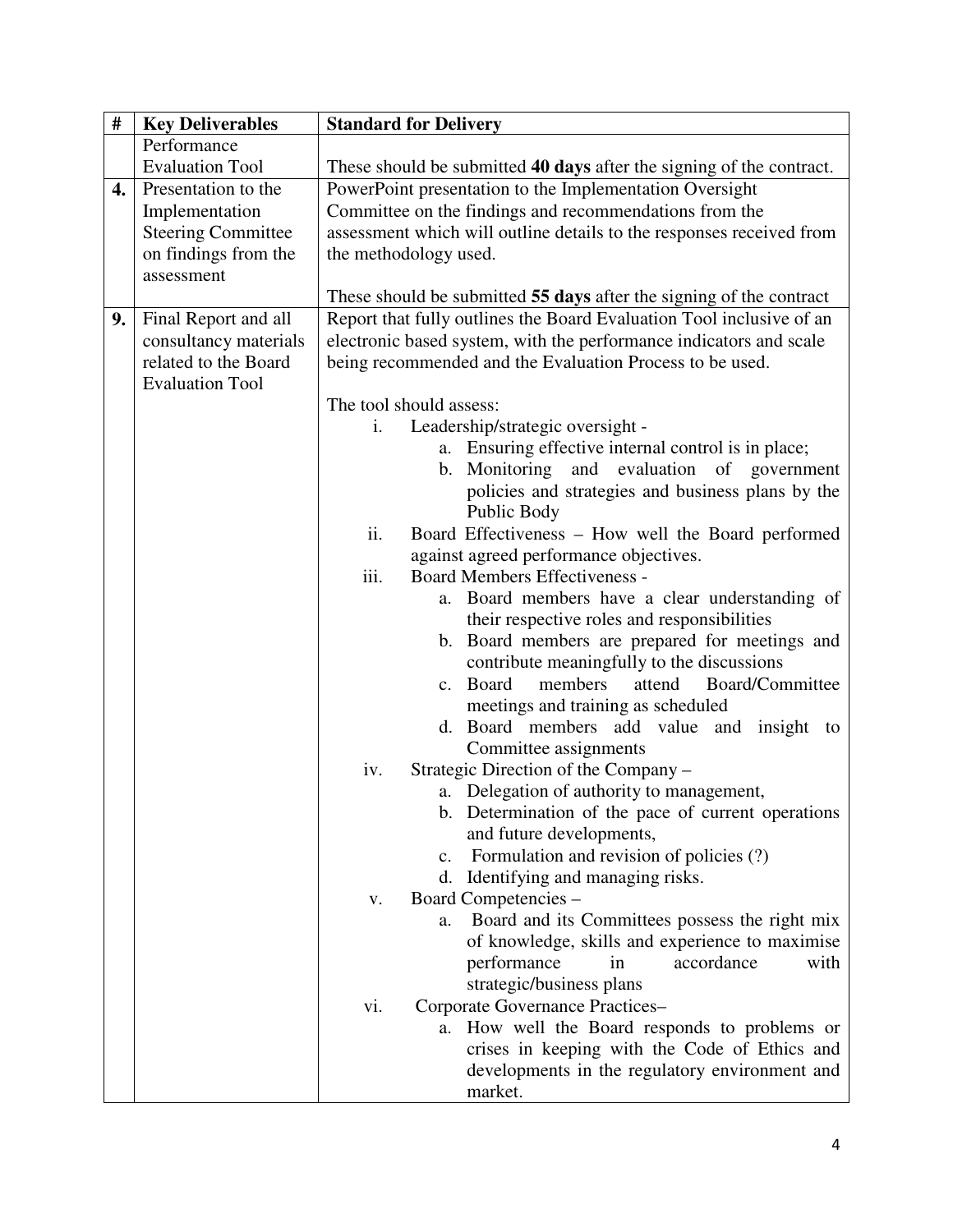| # | <b>Key Deliverables</b> | <b>Standard for Delivery</b>                                                                                                                                                                                                                                                                                                                                                                            |
|---|-------------------------|---------------------------------------------------------------------------------------------------------------------------------------------------------------------------------------------------------------------------------------------------------------------------------------------------------------------------------------------------------------------------------------------------------|
|   |                         | b. Ensuring adequate management responses are<br>made to all audit queries<br>c. Ensuring that the Government's Corporate<br>Governance<br>Framework<br>effectively<br>is<br>implemented<br>d. Ensuring adherence to the Standing Orders of<br>the Board, Code of Conduct and the PBMA<br>vii.<br><b>Compliance with Statutory Requirements</b><br>a. Ensuring that there is adherence to all statutory |
|   |                         | requirements<br>viii.<br>Accountability to Shareholders/Stakeholders<br>The extent to which the interest of shareholders<br>$a_{\cdot}$<br>and relevant stakeholders are understood and<br>taken into account                                                                                                                                                                                           |
|   |                         | Effectively manage communications with shareholders<br>ix.<br>and stakeholders.                                                                                                                                                                                                                                                                                                                         |
|   |                         | This Instrument will be used in tandem with the Competency<br>Profile Instrument to assist in improving Board selection and<br>composition processes in order to enhance Board effectiveness<br>as articulated through the Corporate Governance Framework for<br>Public Bodies.                                                                                                                         |
|   |                         | All materials developed and acquired during the Consultancy should<br>be submitted along with the report.                                                                                                                                                                                                                                                                                               |
|   |                         | These should be submitted 70 days after the signing of the contract                                                                                                                                                                                                                                                                                                                                     |

# **7.2** "**SIGN-OFF" PROCEDURE**"

The Implementation Oversight Committee will have responsibility for the review of deliverables and quality control of the consultancy. Deliverables will be considered approved when they are accepted by the Implementation Oversight Committee and the Project Manager, PED, and signed-off by the Deputy Financial Secretary, PED based on the defined and agreed performance standards for delivery.

# **7.3 VARIATIONS**

All proposed changes to the work plan and deliverables must be discussed with the Project Manager, PED and the Unit Director, PED and where necessary, will be submitted for approval to the Implementation Oversight Committee. Where such changes are not considered minor, they will have to be further authorised by the Deputy Financial Secretary, PED.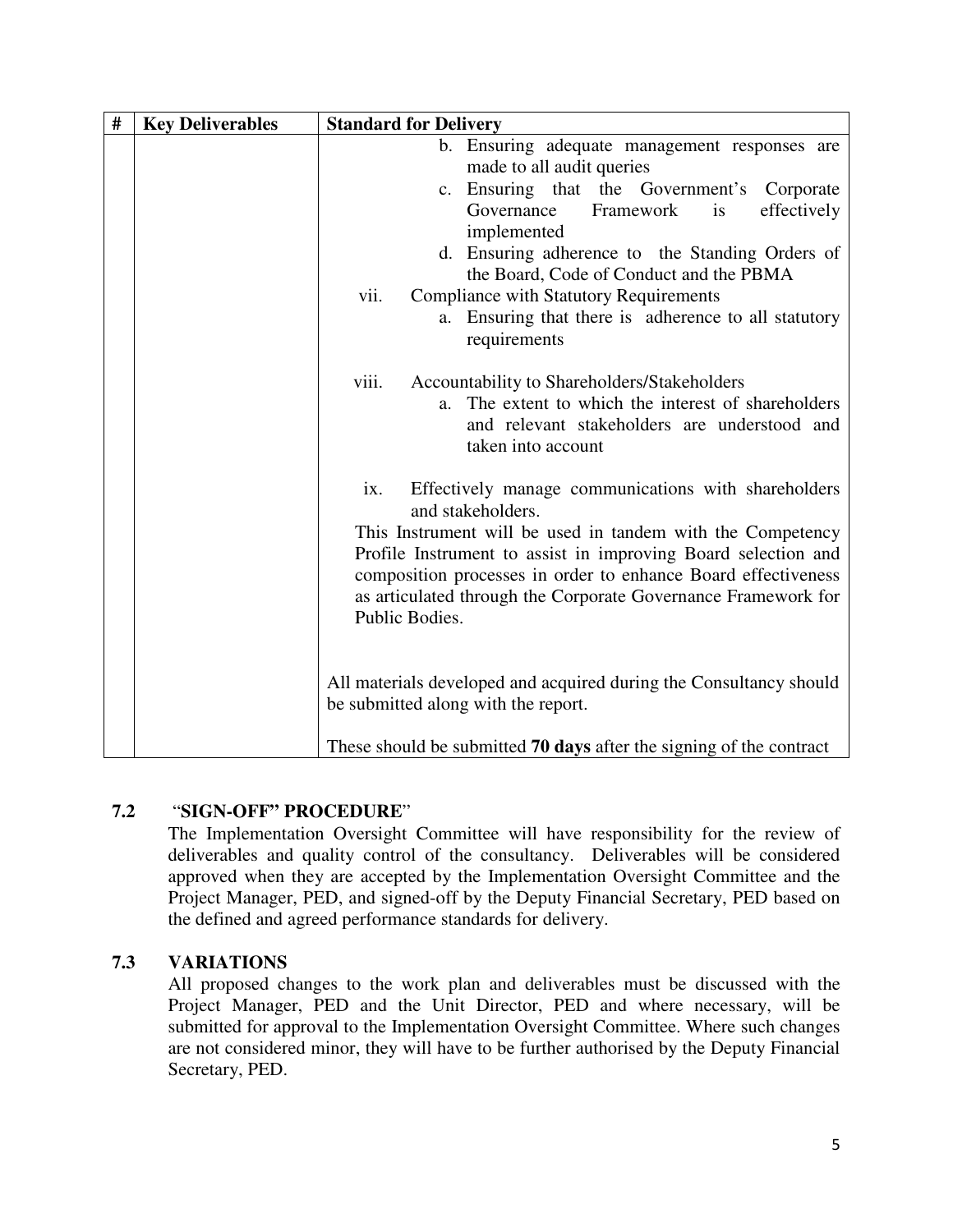## **7.4 ASSIGNMENT MANAGEMENT AND ACCOUNTABILITY**

In addition to the execution of work outlined under the section 4, the Consultant will also be required to submit reports on implementation progress.

The Consultant will be required to submit status reports on the work plan with any proposed changes at one month intervals up until the end of the consultancy. The Consultant's Progress Reports will contain, inter alia, the following:

- a) Overall progress made in the assignment with reference to the TOR, with special reference to progress made in the month;
- b) Difficulties, if any, encountered in carrying out the assignment and proposed solutions;
- c) New areas and issues encountered and the proposed approach to dealing with them;
- d) An update of the Work Plan and proposed changes, if any;
- e) Proposed activities for the following month;
- f) All advice given within the period.

## **8. TECHNICAL EXPERTISE REQUIRED**

The Consultant will have the demonstrated capability of developing performance evaluation instruments particularly for Boards in the Private and Public Sectors. The Consultant will be expected to reside in Jamaica for the period of time during the project.

The Consultant will be required to provide evidence of successfully completed similar work and have the following minimum qualifications:

- i) Graduate Degree in Governance, Strategic Human Resource Management, MBA with working knowledge of Performance Management Systems.
- ii) A minimum of five years' experience working in the area of Performance Management Systems with at least two major projects of similar scope successfully implemented within the last five years;
- iii) Demonstrated experience in analysing and developing Performance Evaluation Instruments for Board of Directors particularly in the Public Sector over the past five years;

## **9. LOCATION AND SUPPORT**

The Ministry of Finance and Planning, Public Enterprises Division will assist in facilitating access to information and to managerial/technical personnel as needed to enable the Consultant to undertake the assignment as outlined in this TOR, and will provide such other assistance as may be reasonably required.

Some travel will be required to visit the relevant stakeholders. The Consultant will therefore be expected to arrange transportation and accommodation, and to make adequate provision in the Financial Proposal.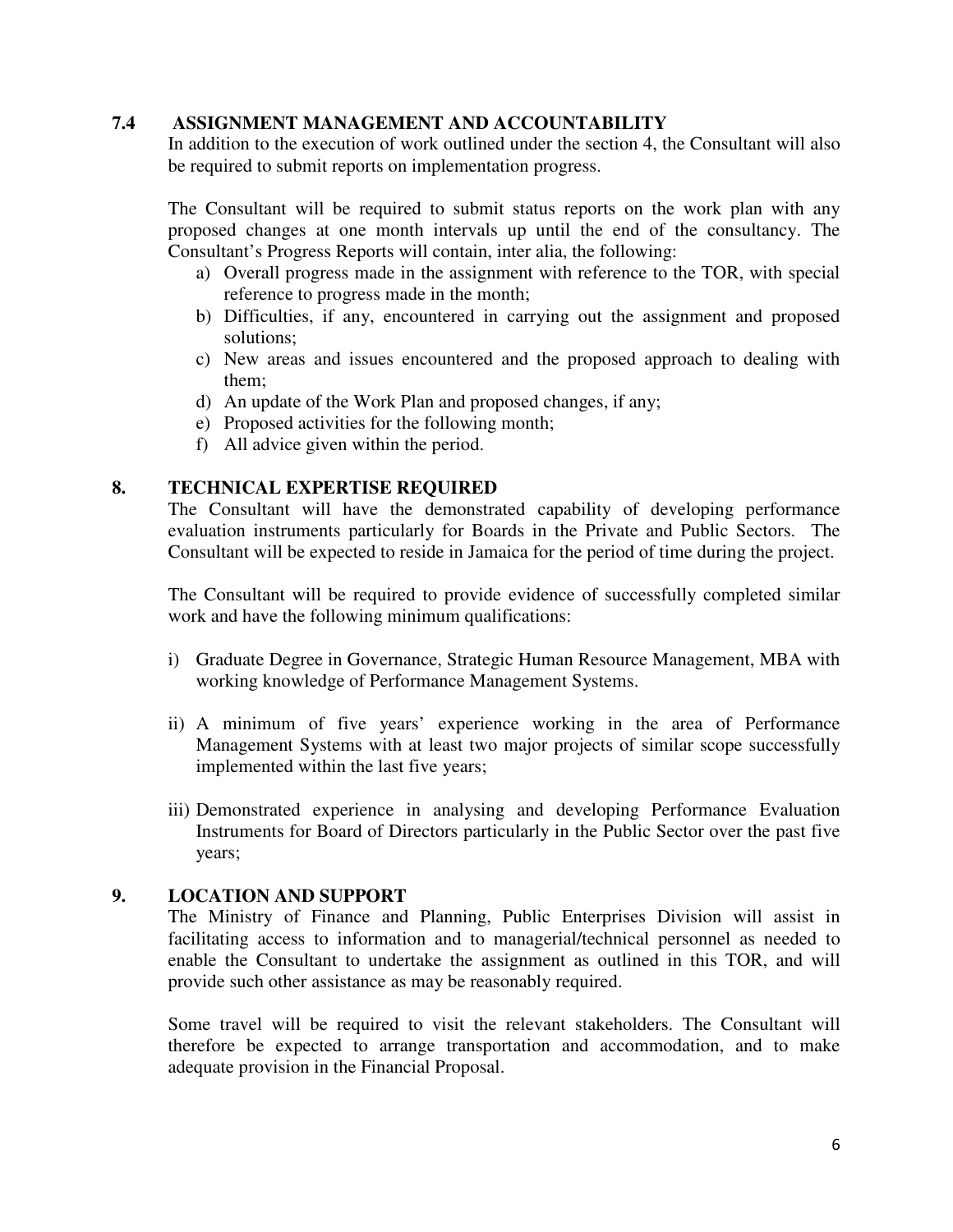The Consultant will provide her/his own computer, printer and mobile telephone and will make provision for office consumables such as paper, cartridge and other stationery.

# **10**. **COMMENCEMENT DATE AND PERIOD OF EXECUTION**

The Consultant must be prepared to complete the assignment within **80-day** period commencing by **March 1, 2015** and submitting the final report no later than **May 31, 2016.**